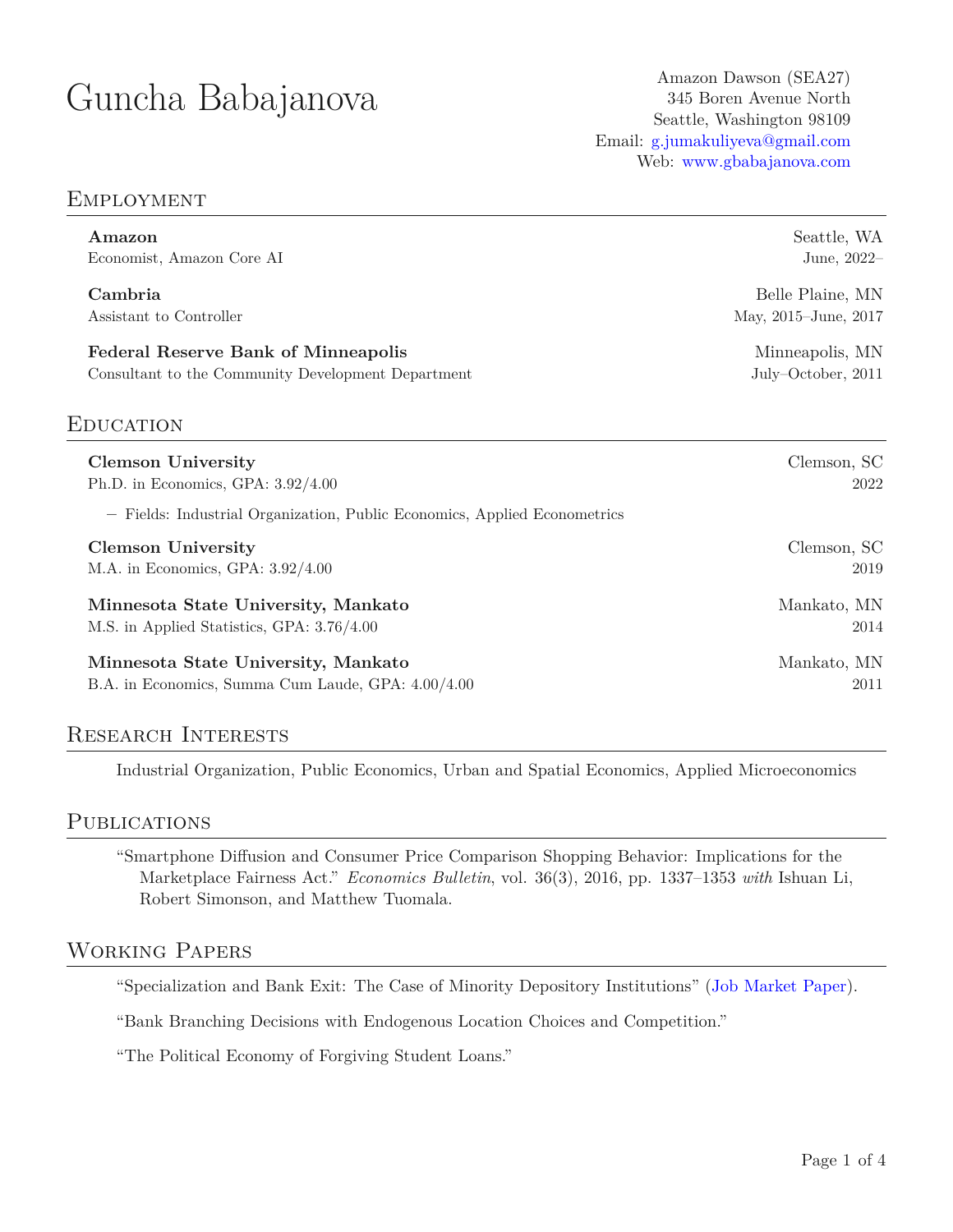### **Clemson University** Clemson, SC

#### *Instructor of Record*

**–** Principles of Microeconomics (UG): Summer 2019, 2020; Spring 2020, 2021; Fall 2020; 2021

#### *Head Teaching Assistant*

**–** Principles of Microeconomics (UG): Fall 2019

#### *Teaching Assistant*

- **–** Econometrics I Probability and Statistics for Econometrics (GR): Spring 2022
- **–** Econometrics III Nonlinear Estimation and Inference (GR): Fall 2021
- **–** Principles of Microeconomics (UG): Fall 2017, 2018
- **–** Principles of Macroeconomics (UG): Spring 2019

#### **Minnesota State University, Mankato** Mankato, MN

#### *Adjunct Instructor*

- **–** Current Economic Issues (UG): Summer 2013; Fall 2014
- **–** Business Statistics (UG): Fall 2014
- **–** The Economics of Women's Issues and Public Policies in the U.S. (UG): Summer 2013; Fall 2014

#### *Instructor of Record*

**–** College Algebra (UG): Fall 2012, 2013; Spring 2013, 2014

#### *Teaching Assistant*

- **–** Current Economic Issues (UG): Fall 2013; Spring 2014
- **–** The Economics of Women's Issues and Public Policies in the U.S. (UG): Fall 2013; Spring 2014

# Selected Awards and Fellowships

- Charles G. Koch Annual Fellowship, Clemson University, 2021–2022.
- Best Third Year Paper Award, Clemson University, 2021.
- John T. Warner Annual Fellowship, Clemson University, 2019–2020.
- Hugh H. Macaulay Award for Outstanding Graduate Student, Clemson University, 2019.
- The Hoover Institution Summer Policy Boot Camp Completion with Distinction, the Hoover Institution, Stanford University, 2018.
- John E. Walker Department of Economics Assistantship, Clemson University, 2017–2022.
- Annual Faculty-Student Publication Recognition, Minnesota State University, Mankato, 2017.
- Winner of Community Development Finance Competition sponsored by the Federal Reserve Banks of Atlanta, Dallas, Minneapolis, and St. Louis, 2011.
- The Legacy Faculty Award for the Highest Academic Achievement, Minnesota State University, Mankato, 2011.
- The Legacy Faculty Award for the Best Senior Research Seminar Paper, Minnesota State University, Mankato, 2011.
- Undergraduate Research Grant, Minnesota State University, Mankato, 2010.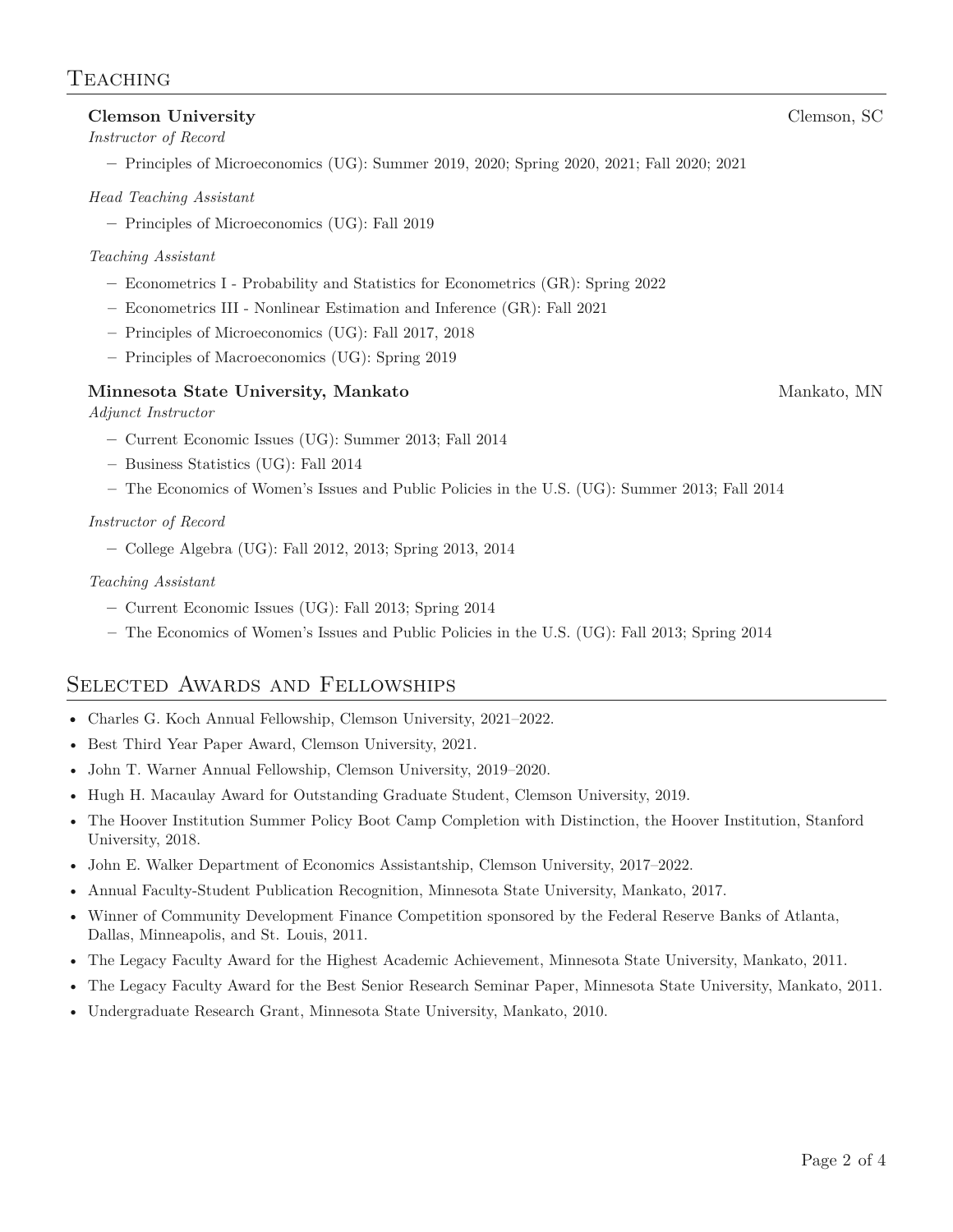# Conference Presentations at Professional Meetings

- "Specialization and Bank Exit: The Case of Minority Depository Institutions," ASSA/AEA 2022 Virtual Annual Meeting, MA, 7–9 January 2022.
- "Specialization and Bank Exit: The Case of Minority Depository Institutions," Southern Economics Association 91st Annual Meetings, Houston, TX, 20–22 November 2021.
- "The Political Economy of Forgiving Student Loans," ASSA/AEA 2021 Virtual Annual Meeting, 3–5 January 2021.
- "The Political Economy of Forgiving Student Loans," Southern Economics Association 90th Annual Meetings, New Orleans, LA, 21–23 November 2020.
- "Restructuring the New Markets Tax Credit Program: Three Proposed Changes for Increasing Efficiency," Annual Exploring Innovation: A Conference on Community Development Finance, St. Louis, MO, 9–11 May 2011.
- "An Analysis of the Impact of Affirmative Action on Gender Wage differential in the United States," Undergraduate Research Conference, Minnesota State University, Mankato, Mankato, MN, April 2011.

# Selected Seminars and Workshops Attended

- 2021 Summer School in Urban Economics (online), September 2021.
- Policy Summit 2021: Pathways to Economic Resilience in Our Communities (online), June 2021.
- Online Spatial & Urban Seminar (online), June 2020 July 2021.
- Tollison Teaching Workshop with Gail Hoyt, Clemson University, Clemson, May 2021.
- GIS Fundamentals Workshop Series, Clemson University, Clemson, SC, Fall 2020.
- Machine Learning with R, Clemson University, Clemson, SC, Fall 2019.
- The Hoover Institution Summer Policy Boot Camp, The Hoover Institution, Stanford, CA, August 2018.

### Skills

- **Programming Languages:** R, Python, Stata, MATLAB.
- **Machine Learning:** Supervised models (e.g., Linear Regression, Logistic Regression, Random Forest, *k*-Nearest Neighbors, SVM) and Unsupervised models (e.g., Clustering and Dimension Reduction).
- **Presentation Skills: LATEX, Microsoft Office Suite.**
- **Other Skills:** ArcGIS Pro, QGIS, Clemson Palmetto Cluster (UNIX parallel computing environment), Web Scraping.

# Languages

- **English:** fluent
- **Russian:** fluent
- **Turkmen:** native